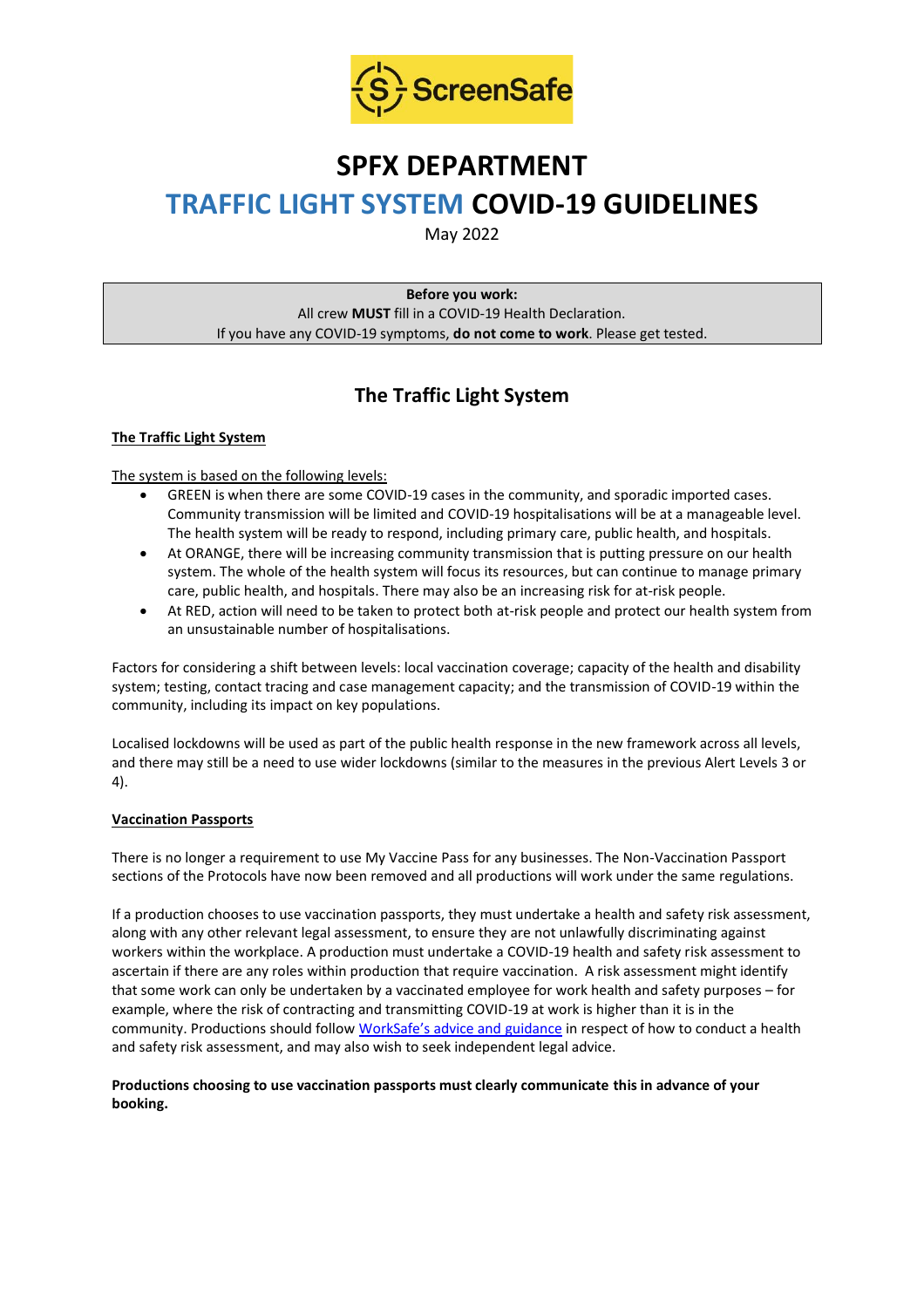|                        | <b>RED</b>                         | <b>ORANGE</b>                                    | <b>GREEN</b>               |
|------------------------|------------------------------------|--------------------------------------------------|----------------------------|
| Expected               | All scale productions,             | All scale productions,                           | No restrictions on         |
| productions            | provided they can work             | provided they can work                           | production.                |
|                        | with minimum 1m physical           | with a recommended 1m                            |                            |
|                        | distancing requirements            | physical distancing                              |                            |
|                        | and strict guidelines in           | requirement and                                  |                            |
|                        | regards to Close Proximity         | appropriate guidelines in                        |                            |
|                        | work.                              | regards to Close Proximity                       |                            |
|                        |                                    | work.                                            |                            |
| Crew                   | Crew to work from home             | Production should facilitate                     | No restrictions.           |
|                        | where possible.                    | crew working from home if                        |                            |
|                        |                                    | appropriate.                                     |                            |
|                        | Day players, casuals and           |                                                  |                            |
|                        | extras need stringent              |                                                  |                            |
|                        | screening.<br>Minimum 1m           | Recommended 1m                                   | No restrictions.           |
| Physical<br>Distancing |                                    |                                                  |                            |
| Personal               | Face coverings are strongly        | Face coverings are strongly                      | PPE must be available for  |
| Protective             | recommended.                       | recommended.                                     | those who wish to (or who  |
| Equipment              |                                    |                                                  | are requested to) use it.  |
|                        | Face coverings mandatory           | Face coverings are                               |                            |
|                        | on flights, public transport,      | mandatory on flights,                            | Face coverings are         |
|                        | taxis, retail, public venues,      | public transport, taxis,                         | mandatory on flights.      |
|                        | recommended whenever               | retail and public venues.                        |                            |
|                        | leaving the house.                 |                                                  |                            |
| <b>Close Proximity</b> | Close Proximity work can           | Close Proximity work can                         | No restrictions.           |
| Work                   | be undertaken with strict          | be undertaken with                               |                            |
|                        | PPE & hygiene measures in          | appropriate and agreed                           | Vigorous hygiene standards |
| Make Up                | place.                             | PPE & hygiene measures in                        | to be maintained.          |
| Costume                |                                    | place.                                           |                            |
| <b>Stunts</b>          | Please refer to the Close          |                                                  | Crew may be asked to wear  |
| Close Actor            | Proximity guidelines.              | Please refer to the Close                        | PPE.                       |
| Interaction            |                                    | Proximity guidelines.                            |                            |
| Surveillance           | Surveillance testing is            | Surveillance testing should                      | Some productions may       |
| <b>Testing</b>         | highly recommended.                | be considered.                                   | wish to utilise regular    |
|                        |                                    |                                                  | surveillance testing.      |
| Food / Catering        | Contactless service only.          | Contactless service is                           | General food hygiene       |
|                        |                                    | recommended.                                     | standards are adhered to.  |
|                        | Unit/Craft Services should         |                                                  |                            |
|                        | be "café-style". Or                | Unit/Craft Services should                       | Hand washing, sanitiser    |
|                        | individual snack packages          | be "café-style". Or                              | stations available in all  |
|                        | can be prepared and<br>handed out. | individual snack packages<br>can be prepared and | eating areas.              |
|                        |                                    | handed out.                                      |                            |

## **QUICK GUIDE TO THE TRAFFIC LIGHT LEVELS**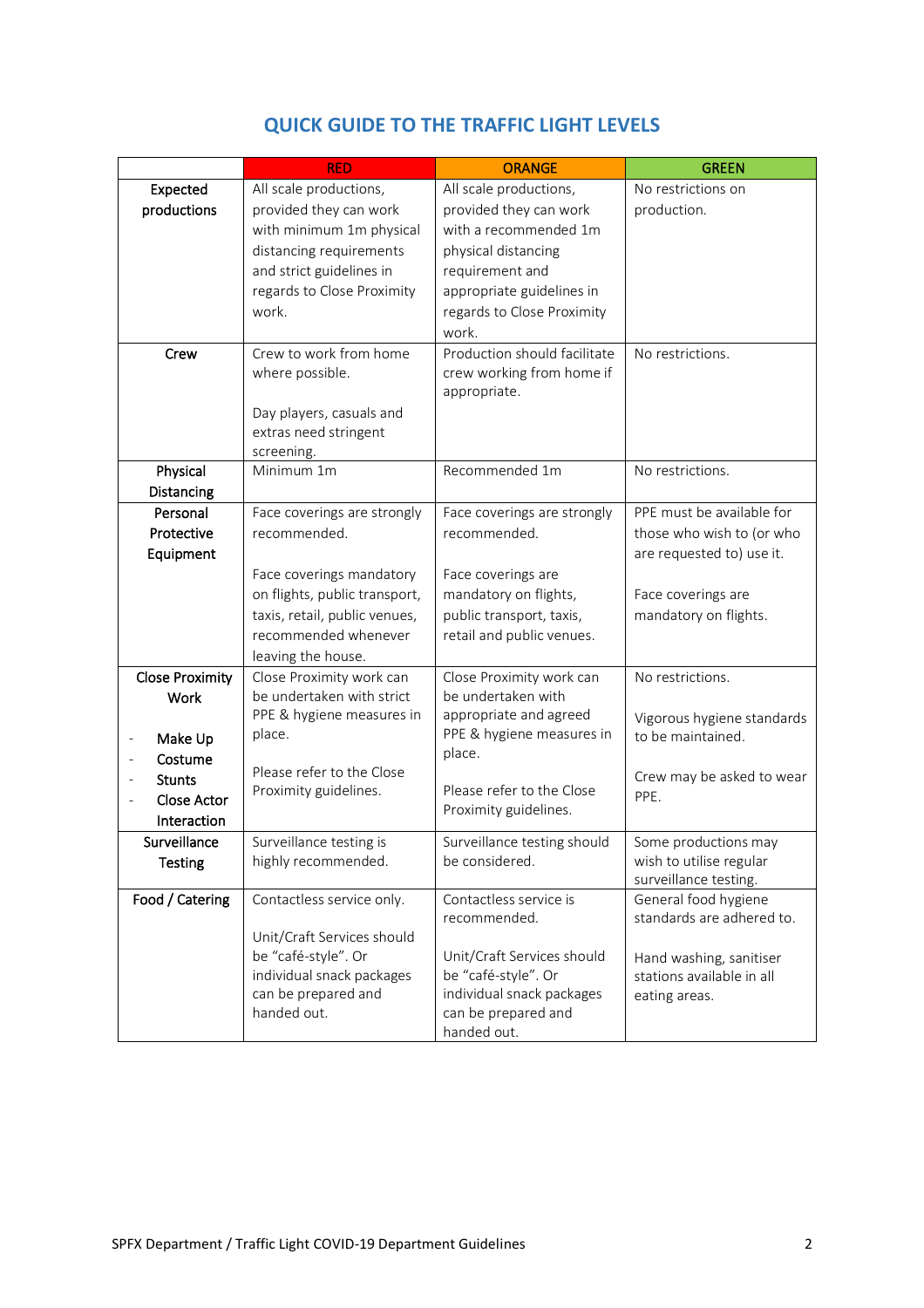### **DEPARTMENT SPECIFIC GUIDANCE – SPFX DEPARTMENT**

**SPFX crew must be aware of and trained to work under the specific Traffic Light settings prior to commencing work, including the correct use of PPE and physical distancing requirements.**

**The below is a guide only and should be applied appropriate to the relevant regional Traffic Light Setting. The higher the Traffic Light level, the stricter adherence. Please consult with your H&S officer if you have any questions or concerns.**

#### **Introduction to Department undertakings:**

- Pre-Production tasks remote
- Pre-Production tasks on site / in office
- Specialised rig creation and testing remote
- Specialised rig testing on location
- Management and coordination of project
- Management and coordination of crew, work sites and equipment
- Liaison with Director and other departments in regards to creative and logistical requirements
- On-Set operation and troubleshooting as required

#### **Department Bubbles**

- Off Set Special Effects Department bubble (remote preparation)
- Off Set Special Effects Department bubble (office/workshop)
- On Set Special Effects Department bubble (Unit/Tech base only)
- On Set Special Effects Department bubble (Unit/Tech base AND on Set)
- On Set Department HODs/Department Liaison bubble

#### **Contact Tracing:**

- Productions are encouraged to have contact tracing of some sort in place to prevent a wider production outbreak, but it is no longer a Government requirement.
- All crew or approved site visitors must sign a COVID-19 Declaration before starting work or visiting a work site
- If using vaccination passports, production to ensure anyone entering a controlled worksite has a valid and current vaccination passport.
- All entry and exit points should be controlled and monitored.
- All workers should keep a log of non-worksite locations (i.e. stores, etc.) and interactions (meeting suppliers, location owners, etc.) they have during working hours.
- All workers are recommended to keep note of their interactions outside of work hours (whilst on a job).

#### **Personal Hygiene Requirements and Measures**

- Any worker who feels unwell must not come to work, if unwell at work they must go home.
- If a worker displays any of the symptoms of COVID-19, please call Healthline immediately (0800 358 5453) or your doctor. Production and the Health & Safety Departments must also be notified. And all close contact workers to be identified.
- If a person or persons are confirmed or probable cases of COVID-19, site closure(s) should be considered. This decision should be made on the advice of a public health officials based on information on the extent of the exposure.
- Please wash/sanitise your hands upon arrival at a work site.
- A strict personal hygiene & hand washing/sanitising regime must be observed in line with the ScreenSafe and Ministry of Health guidelines.
- Personal work stations to be cleaned/sanitised each day.
- In accordance with Ministry of Health guidelines, PPE (gloves and masks) should be available.
- Within all Traffic Light Settings, face coverings are strongly recommended. And it would be expected that most productions will require them as part of their H&S plan.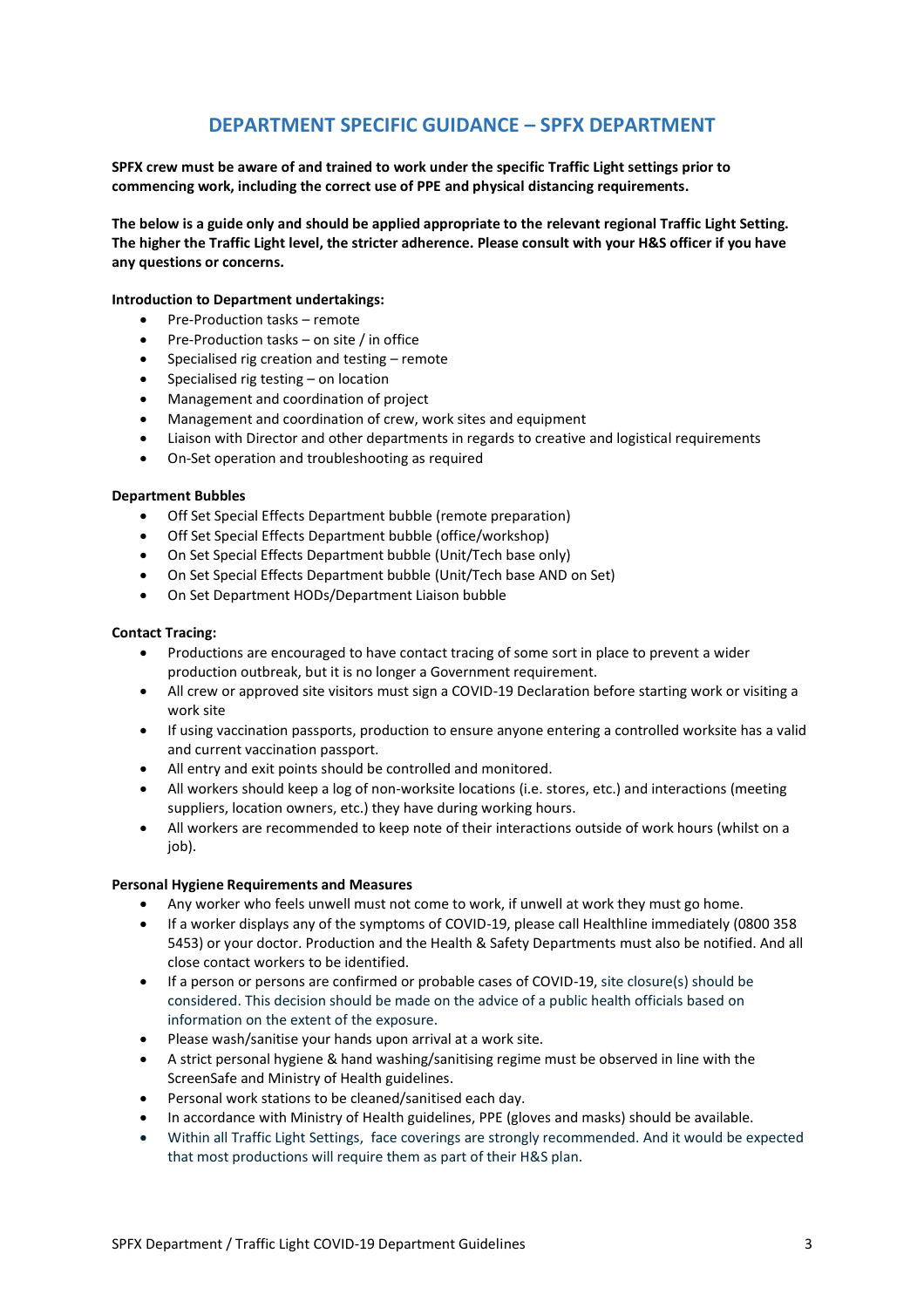- If you choose to wear PPE, the type is up to you and should be based on the level of risk for your business or service, the working proximity, the physical work area, and the length of time people are together.
- Work should only be completed within one metre if it can't otherwise be achieved. The time spent in Close Proximity needs to be kept to a minimum.

#### **Work Space Hygiene**

#### **On and off set**

- Hand sanitising stations and PPE (gloves, masks) should be readily available at production office/location/workshop/studio and outside of communal facilities (ie. Portaloos).
- Equipment cleaning products should be readily available at production office/location/workshop/studio.
- Make sure Special Effects Department crew are trained in appropriate equipment cleaning/sanitising, particularly for electrical equipment.
- Consider workspace layout, avoid face to face desks, and space desks 2 meters apart where possible. Engineered barriers are necessary where this separation is not practicable.
- Personal kit/equipment/laptops to be used only by one person.
- Common work surfaces in offices to be cleaned regularly (i.e. door handles, shared photocopiers, taps, light switches, etc.).
- Specialised equipment, rigs, etc. to be sanitised at the end of each day.
- For larger productions, consider a designated cleaning coordinator who is dedicated to maintaining high hygiene practices with equipment. And for equipment leaving and arriving back.
- Consider investing in or hiring a sanitising fogging machine to sanitise workshops, work areas and equipment to avoid additional time/crew resourcing to individually clean/spray equipment/props.
- Regular aeration of offices and workshop, open windows when possible. Avoid recycling air.
- Air conditioning should be run on fresh air setting, not on recirculate.
- Ensure only approved Special Effects Department crew are allowed access to workshop and props storage areas.
- Close proximity tasks gatherings are limited to 10 people.
- To avoid congestion consider staggered calls to manage the flow of crew arriving.
- Sanitise surfaces & mop floors at the end of each day where required.
- A cleaning record should be kept.
- Stairs should be used in preference to lifts.
- No visitors to site. Only workers involved in the project to enter any locations or work sites.
- Consider staggered shifts and break/lunch times to avoid congestion at workshop(s).
- Designate a specific delivery spot for each site. Unless impracticable, all deliveries should be to the gate/main door of the site only.
- Delivery drivers should remain in their vehicles if the load will allow it or must wear gloves or wash/sanitise their hands before unloading goods and materials.

#### **Studios and Larger Work Sites**

- If in a studio or other large working facility, discuss the need for bubble/workzone separation within the worksite (i.e. Special Effects having their own bubble with designated parking/toilets/kitchen, etc.) as well as the possibility of separate entry/exit points for departments.
- Make sure each allocated workzone has enough room to adhere to physical distancing guidelines.
- Ensure adequate airflow/ventilation for studio/indoor spaces.
- Air conditioning should be run on fresh air setting, not on recirculate.
- Atmos & ventilation systems to be checked & verified/certified 'safe' before shoots. Also only used when necessary.
- Sound stages should be ventilated regularly by opening large stage doors. HVAC systems can be used, be mindful of the where the HVAC system is blowing air as this can facilitate the spread droplets.
- Studio doors to be kept open as much as possible to prevent close proximity traffic through small doors.
- No visitors to site. Only workers involved in the project to enter any locations or work sites. Appropriate security measures to be put into place.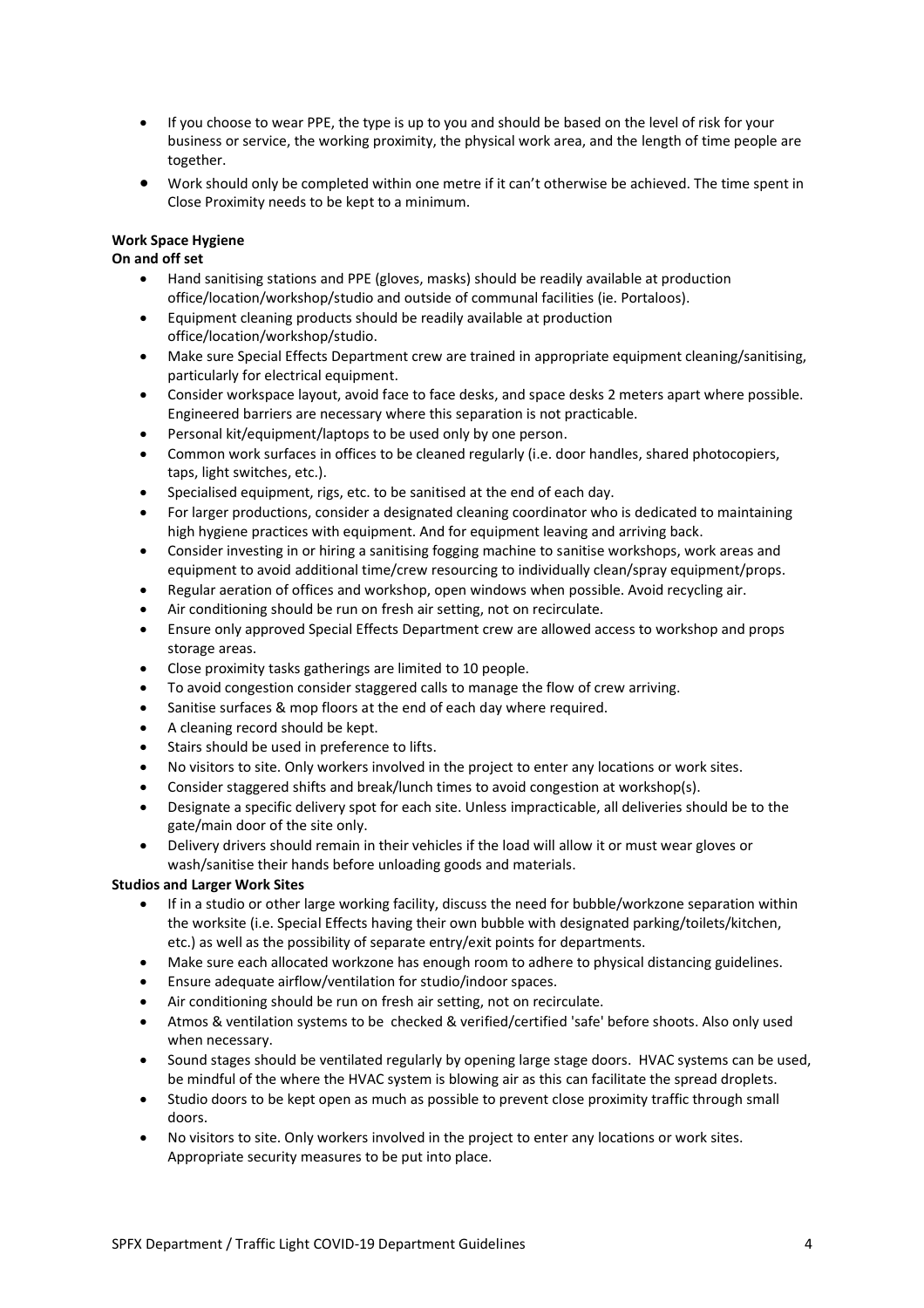- Studio facilities be assessed for health and safety concerns before it is re-occupied; any hazards will be addressed.
- Landlords/Owners/Councils are required to ensure any potential risks are communicated to the PCBU leasing the location and controls identified to mitigate the risk. Councils may audit the health and safety protocols of a production when they have undertakings on council owned or operated locations.

#### **Kitchen & Catering**

- Stagger lunch where possible and apply physical distancing measures.
- Depending on the current level, consider no open snacks, fruit or shared food.
- Consider lunch box style lunches to be prepared, or where appropriate, subsidy for workers who are required to bring own lunch.
- All communal cutlery & crockery must be sterilised in dishwasher. Compostable cutlery & crockery to be used if sterilisation is not possible.
- Communal kitchen items to be sanitised before & after use.

#### **Toilets, Showers & Drying Rooms**

- Physical distancing rules also apply to the use of shared facilities, including toilets, shower and drying rooms.
- Sanitising stations on location available outside of communal facilities (i.e. portaloos).
- If numbers require then add additional toilet facilities, i.e. portaloos
- Hygiene posters and signage should be clearly visible in shared spaces like kitchens, toilets, entrances and exits, etc.

### **Interaction with Other Departments, Suppliers, Cast & Extras**

#### **Meetings**

- Suppliers and vendors should have their own policy and plan for dealing with the COVID-19 pandemic including contact tracing and cleaning/sanitising of all supplies.
- Private suppliers or "everyday" shops/hardware stores, etc. may not have suitable COVID-19 measures in place. Make sure you maintain physical distancing and necessary hygiene/sanitation. Cleaning/sanitation of purchase or hires may be required.
- Contactless pickup from suppliers is preferred.
- Special Effects or inter-departmental meetings to be remote or on digital platforms as far as practicable. Or hold meetings in open areas wherever possible.
- PPE should be available for essential inter-departmental meetings.
- Physical distancing to be maintained on essential inter-departmental meetings and work (i.e. rig tests, pre-production meetings, tech recces, etc.). Use of a face covering is strongly recommended.
- Main Unit, 2<sup>nd</sup> Unit and Splinter Unit should if practicable be treated as completely different units with limited physical interactions.
- Reduce physical interaction with other departments as far as reasonably practicable.
- Interactions with other crew, cast and public must be as per physical distancing protocols.

#### **Travel**

- Ride-sharing is not recommended unless you are already in a small and regular work bubble and if physical distancing is maintained. Use of a face covering is strongly recommended.
- Crew who travel together should always be part of the same work bubble.
- No recycling air, clean air fan inlet only, open windows where possible.
- Shared vehicles should not be used outside work.
- Swing drivers may be required. Please consult with Transport or Production department to ensure the swing drivers follow all required or requested COVID-19 guidelines, including but not limited to: sanitation, physical distancing, contact tracing and Crew Declaration Forms.

#### **Set Protocol**

- Sets should be treated as closed sets, with essential crew on set only.
- A 1 meter distance to cast and other crew (DOP,  $1^{st}$  AD, lighting crew, etc.) must be adhered to.
- To avoid on-set congestions, liaise with  $1<sup>st</sup>$  AD for appropriate times to bring in equipment, set up or make adjustments.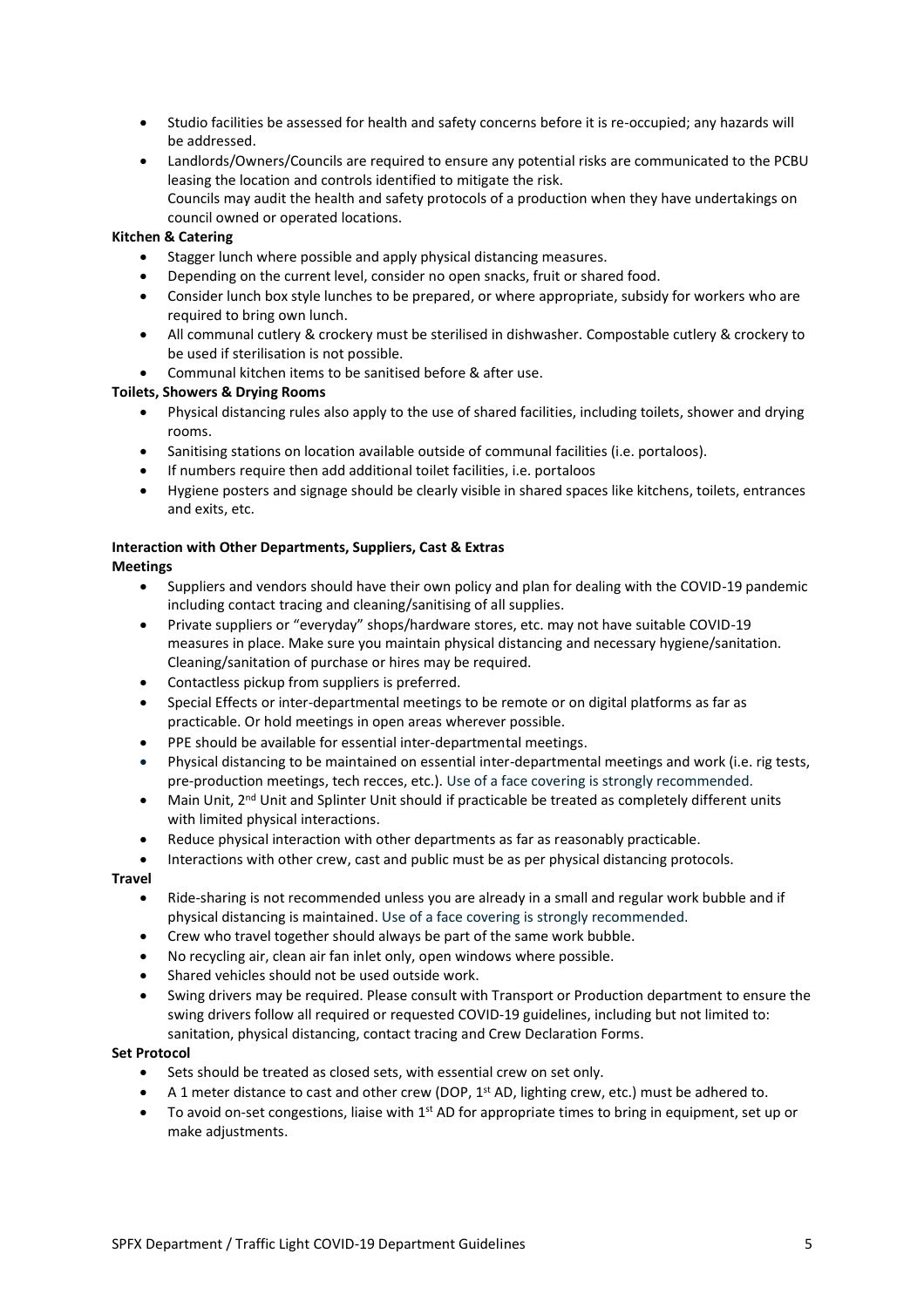- Establishment of Special Effects rigs should ideally be done prior to the shoot day or prior to other crew entering location/set. Necessary adjustments to be done after blocking and per 1<sup>st</sup> AD's instructions.
- Allow other departments time and space to complete their work.
- For enclosed shooting sets, please ensure regular aeration, open windows when possible. It is recommend that crew are allowed time during the day to get fresh air.

#### **Equipment & Kit**

- Personal kits should be cleaned at the end of each day.
- All shared kit must be cleaned/sanitised between locations and at the end of each day.
- Hands to be washed/sanitised regularly
- Consider a tag system for identifying cleaned equipment to save time.
- Everything should live cleaned in a case. Assume cases/handles are always exposed and require hand washing after handling.
- Crewing and physical distancing considerations should be given to lifting and moving of heavy equipment like dollies and cranes.
- All hygiene protocols should be adhered to around access equipment, including regular cleaning/sanitising of machinery and harnesses.

#### **Cast**

- Interaction with Cast should be kept to a minimum. A minimum 1m physical distancing must be adhered to.
- Handing of physical props, etc. to Cast must be contactless.
- Strict hygiene protocols should be followed with cleaning prior to being handed over and upon return from Cast.

#### **Close Proximity Bubbles**

*Close proximity tasks (0-1metre) introduces a higher risk and PCBU's must eliminate or minimize this increased risk by applying the appropriate control measures.* 

- Close contact scenes with less than a metre physical distance (a Close Proximity Environment) must only be done after thorough discussion and mutual agreements with producer, Cast/Agent and other affected departments (H&S, Make Up, etc.).
- *For specific guidance around intimacy scenes (kissing, etc.) please discuss well in advance with your Health & Safety Officer.*
- For some productions longer-term Close Proximity Bubbles might be created to avoid contact with other bubbles (i.e. key Cast, their Make Up Artist, Costume Standby and/or PA/Driver).
- Communication must be clear about who is in the Close Proximity Bubble.
- The Close Proximity Bubble size must be kept to minimum, ideally less than 3. No more than 10 people.
- Time spent in Close Proximity should be limited to the absolute minimum necessary time.
- While in a Close Proximity Bubble, contact with other bubbles should be kept to an absolute minimum. The crew member should also consider the extent and impact this may have on their family and social life.
- Cast's individual comfort levels must be taken into account and there must be no coercion. Consent must be gained for each and every scene of an intimate/close nature. Cast must never be required to perform intimate or close action they are not comfortable with.
- The emphasis is on transparency and communication. Performers will get scripts and information regarding the intimate/close scenes well in advance of rehearsals and shooting. They need to know the level of intimacy/physical action required in detail and the length of time expected to be in close/intimate proximity.
- Cast will be given adequate time to consult privately with their agent prior to agreeing to the scene. Nothing should be last minute.
- Close Environment scene details shall be re-confirmed prior to blocking/filming and Cast and crew comfort levels re-assessed.
- Crew working in a Close Proximity Bubble should wear appropriate PPE if requested or recommended.
- Use of a face covering is strongly recommended.